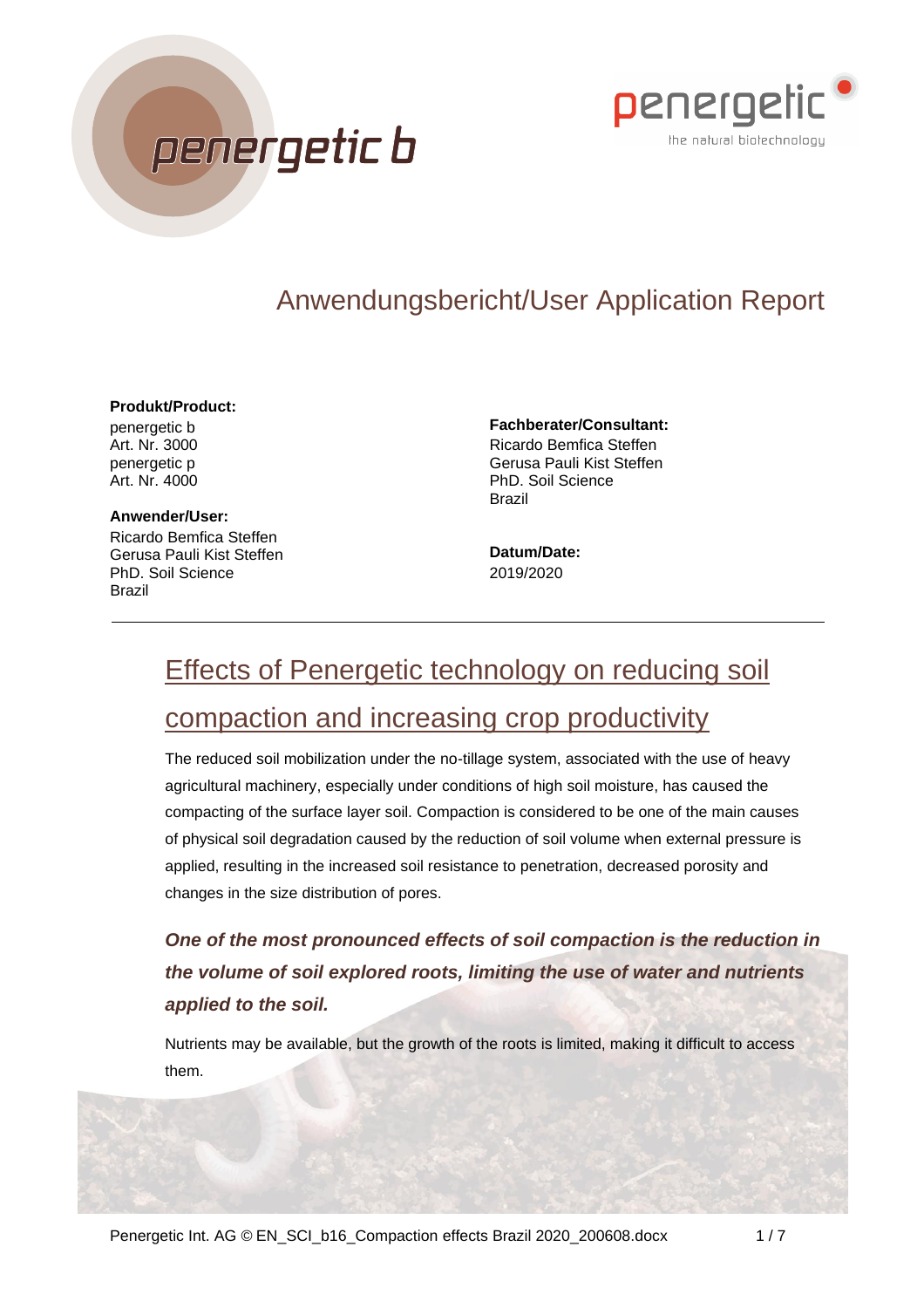

#### Soil quality

Soil quality is generally considered taking into account physical, chemical and biological aspects. It is a way of assessing the degree of soil degradation and also to distinguish between management practices. The physical quality of the soil is poor when there is one or more of the following parameters in the area: low water infiltration in the soil, runoff, high density, reduced aeration and little root development.

#### reasons for the loss of productivity

One of the main reasons for the loss of productivity in crops is compaction. The more compacted the soil, the greater the difficulty of retaining water, thus influencing the plant productivity. Limiting the soil's ability to retain water is detrimental to irrigated or rainfed crops. However, the irrigated areas suffer the greatest impact. Generally, soil with high moisture suffers more from the intensive use of machines and the soil has less capacity to retain water than planned. All this results in excess water in the superficial layers and a lack of water in the lower layers of the compacted zone.

In areas with soil compaction, it is important to look for alternatives to minimize reductions in crop productivity. In soybean crop, short or medium cycle cultivars can respond differently to the effects of soil compaction depending on the time spent in the field. Given the above considerations, this study hypothesizes that soil compaction can be corrected by stimulating soil biology and the development of plant roots. Thus, the objective of the study was to evaluate the effects of Penergetic technology in reducing the resistance to penetration of soybean and wheat crops under the no-tillage system.

## Methodology

The experiments were carried out in soil classified as Oxisol with 54% clay. Areas were selected, where there was no history of use of technologies for biological stimulation and there was no use of cover crops as a routine management practice. In these areas, a succession of soybean - wheat - soybean crops, was utilized using a no-till system.

For the analysis of the Penetration resistance (PR), the Electronic Meter of soil compaction by pressure was used as analyzing method. For the determination of the water content in the soil undisturbed soil, samples were collected at random areas, for each treatment, simultaneously with the measurement of PR. The data from the penetrometer were tabulated in the computer program, provided by the manufacturer of the penetrometer, called "Soil Falker Compaction". Penetration resistance evaluations were carried out before soybean planting (start of evaluations) and after harvesting the second soybean crop (Figure 1)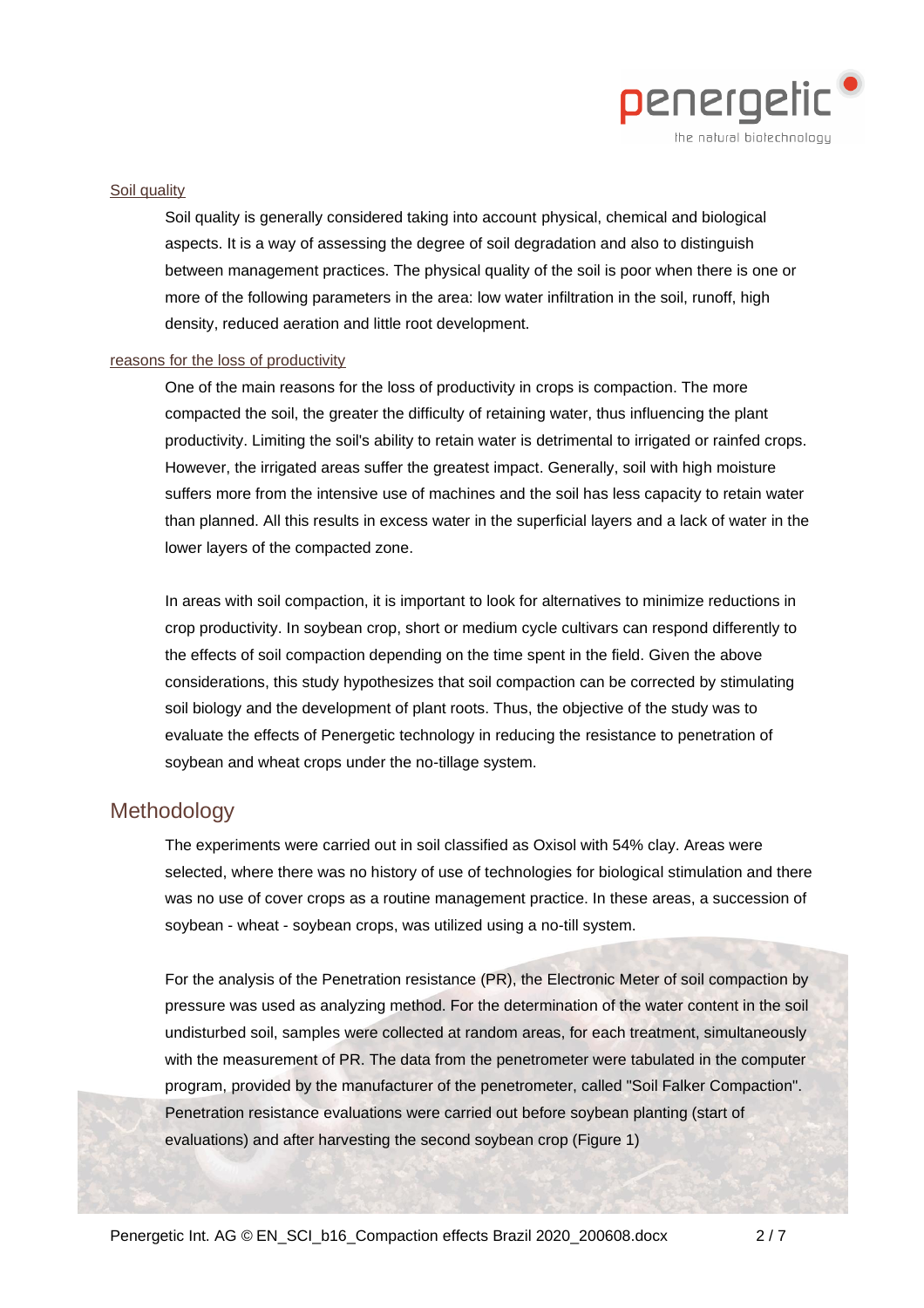



The evaluations were carried out in cultivation bands with dimensions of 30 meters wide and 120 meters long. Two ranges were used, called "treatment without Penergetic" and "treatment with Penergetic". In these ranges, soybean and wheat crops were grown, in the succession called soybean 1 - wheat - soybean 2. Crop management was carried out according to regional technical recommendations. Fertilization and phytosanitary management were identical for the two cultivation ranges.

### Penergetic treatments

In the range called "with penergetic", dosages of 300 grams per hectare of Penergetic b were used 15 days before sowing and 300 grams per hectare of Penergetic p during the fourth leaf stage. Dosages and application times were the same for soybeans and wheat.

| <b>Penergetic</b> | <b>Soil treatment</b> | <b>Foliar application</b>    |
|-------------------|-----------------------|------------------------------|
| penergetic b      | 300g/ha               |                              |
| art. nr. 3000     | 15 days before sowing |                              |
| penergetic p      |                       | 300g/ha                      |
| art. nr. 4000     |                       | during the fourth leaf stage |

#### *Table 1: Penergetic Treatment*

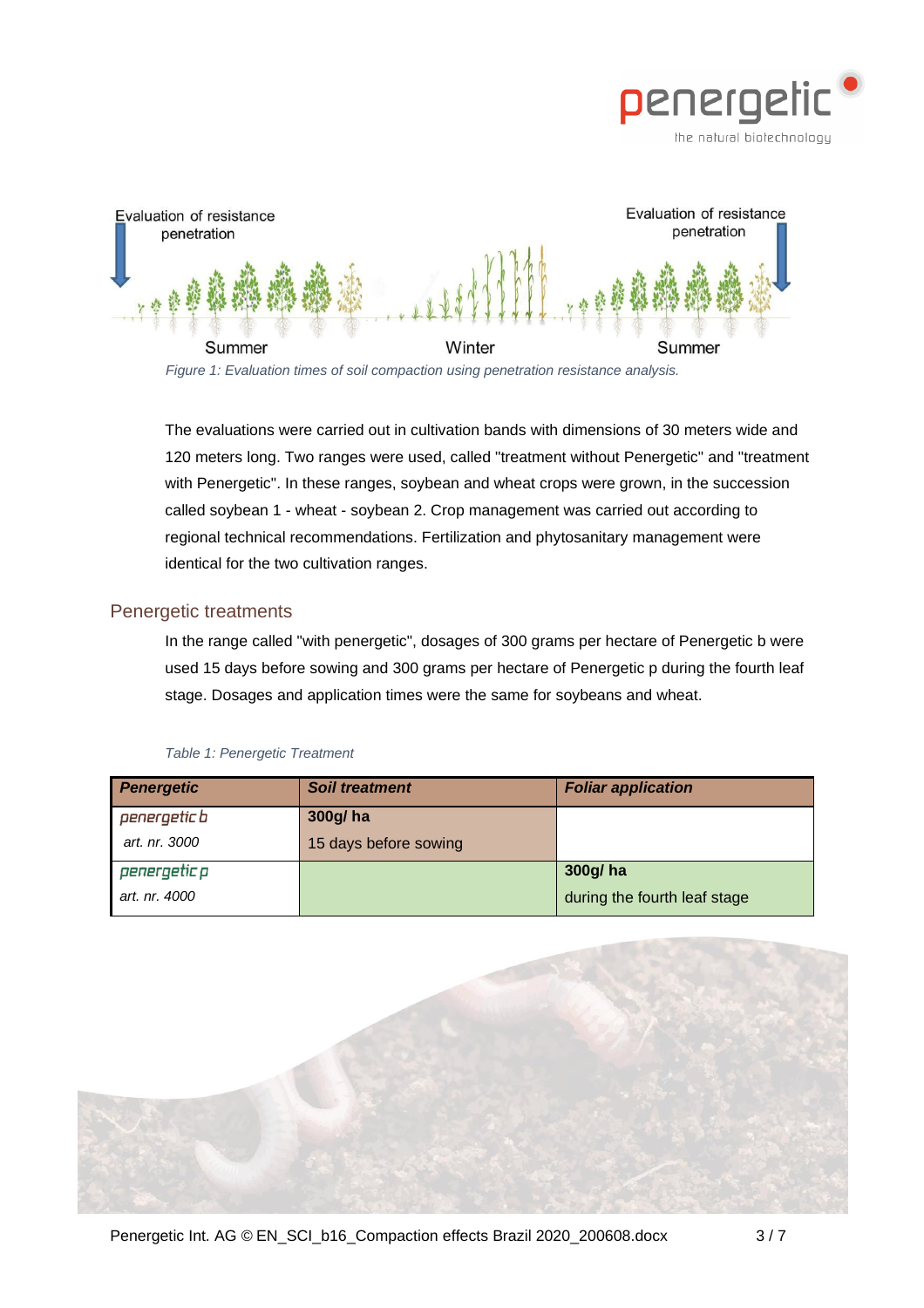

#### **Results**

It was observed that in the treatment without Penergetic there were no apparent changes in resistance to penetration from the soil surface to a depth of 25 cm. It was observed that at depths of 15 to 18 cm the resistance to penetration was close to 2400 KPa. The succession of soybean - wheat - soybean did not provide significant changes between crops (Figure 2).

In the treatment with Penergetic, there was a significant reduction in resistance to penetration at depths of 11 to 22 cm. At depths of 14 to 20 centimeters, the greatest reductions in soil compaction occurred. Before the cultivation of soybean 1, the resistance to penetration at these depths was close to 2400 KPa. After the cultivation of soybean 2, the resistance to penetration at these depths was less than 1900 KPa.

It is important to note that the reduction of soil compaction in the subsurface layers was achieved in just 1.5 years of soil management using the system's biostimulation.

The main negative effects of soil compaction are related to the increase of the mechanical resistance in the root growth, the reduction of the aeration, in the availability of water and nutrients, and consequently, decrease in the soybean productivity. Under conditions of soil compaction, the growth of the side roots of soybeans is limited, forcing the highest concentration of roots to remain in the topsoil.

In recent years, research results have intensified demonstrating that the increase in biological activity in soils has the potential to reduce resistance to penetration. This effect is directly related to the accumulation of organic compounds in the soil, resulting from biological activity. Some of these compounds act directly in stimulating the increase in the emission of roots by plants. In the short and medium-term, this greater biological stimulus provides greater root volume for plants that can break up compacted soil layers. It is important to remember that 3500 KPa is the maximum resistance supported by the root system of most grain crops.

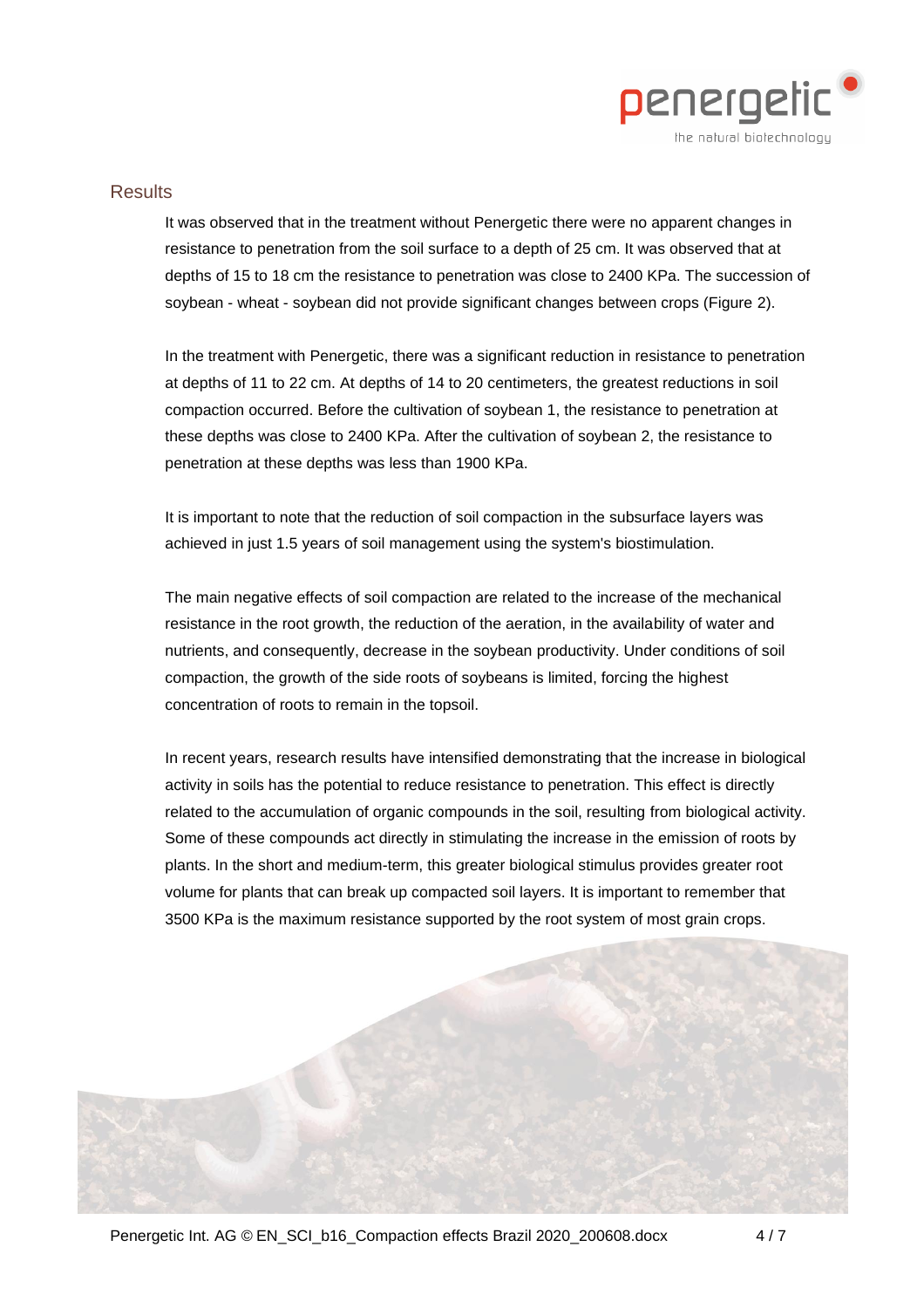

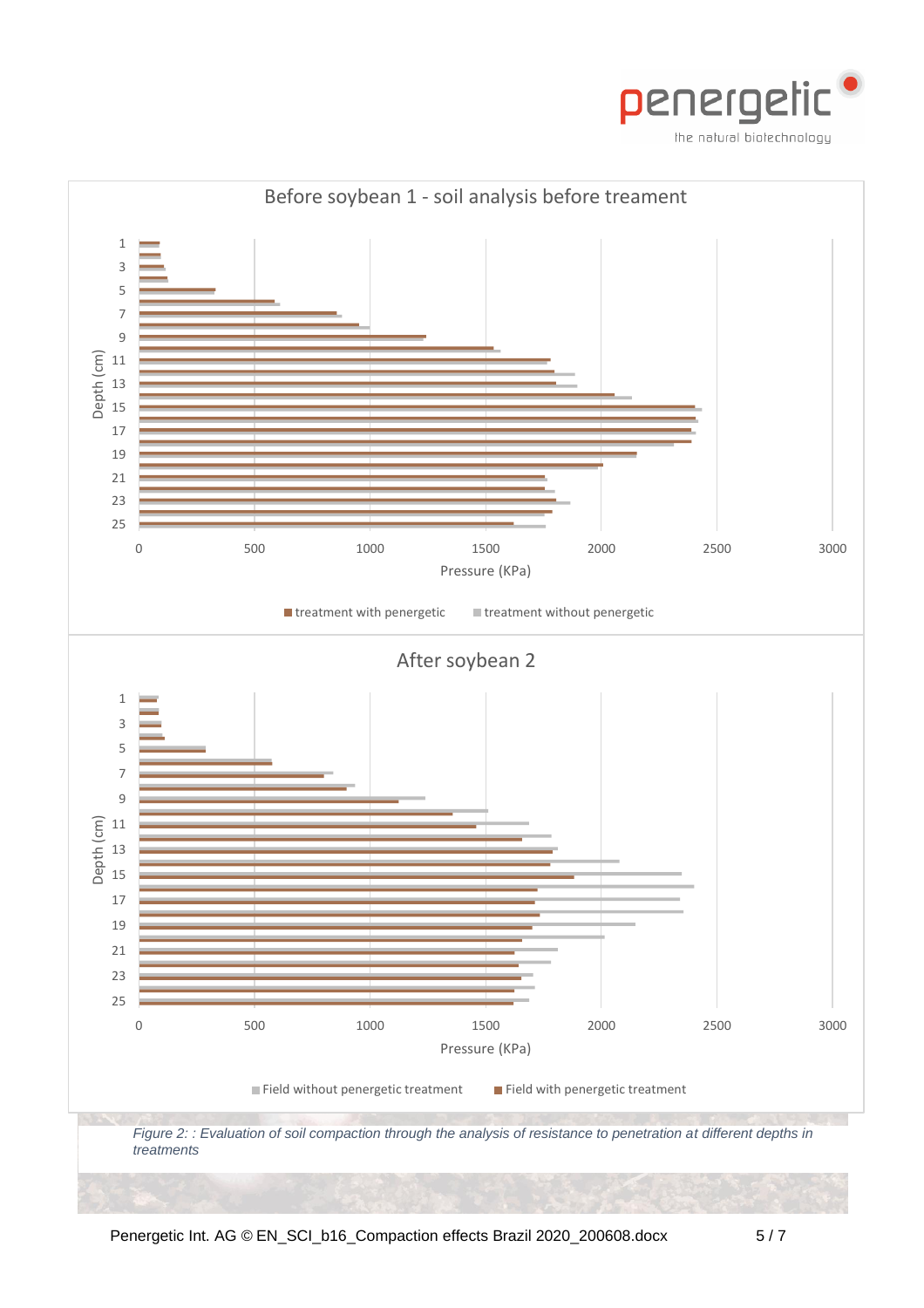

This effect was clearly seen in this work. The treatment with Penergetic in the soybean wheat - soybean succession resulted in a decreased resistance to penetration (Figure 2) and increased productivity of the evaluated crops (Figure 3).



*Figure 3: Productivity of soybean and wheat in treatments without Penergetic and with Penergetic, in the succession soybean - wheat - soybean.*

#### Average comparison

In the first year of assessment (first cycle of biostimulation), the soybean crop showed an increase of 7.09% in productivity, compared to the treatment where Penergetic was not used. In the second year of cultivation, the increase in productivity in the soybean crop was 10.33% (Figure 3). These results demonstrate that there is a continuous improvement in the production system, improving soil conditions and increasing benefits over time. The wheat crop in succession to soybean showed a productivity increase of 16.54% in relation to the treatment where Penergetic was not used.

### **Conclusions**

The results obtained in this study demonstrated that the use of Penergetic technology reduced the compaction zone of the evaluated soil and resulted in an increase in the productivity of soybean and wheat crops.